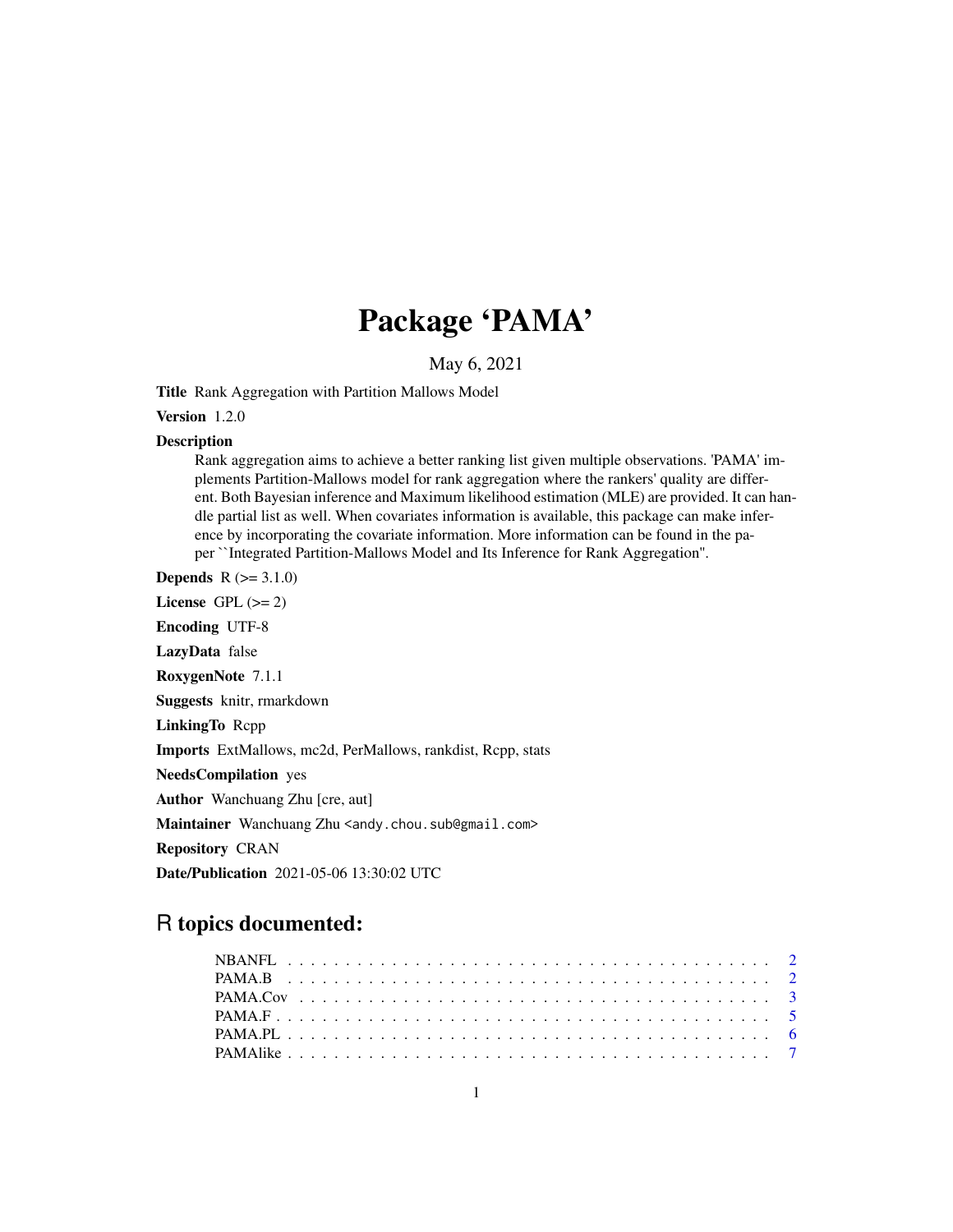#### <span id="page-1-0"></span>**Index** [8](#page-7-0) **8**

#### Description

Dataset of NBA and NFL.

#### Usage

NBANFL()

#### Value

List. It contains four data sets used in literature.

- 1. NBA: full ranking lists of NBA power ranking.
- 2. NBAPL: The partial lists of NBA power ranking
- 3. NFLdata: all the ranking lists of NFL data
- 4. NFLcov: covariates of NFL players

#### References

- 1. Ke Deng, Simeng Han, Kate J. Li & Jun S. Liu (2014) Bayesian Aggregation of Order-Based Rank Data, Journal of the American Statistical Association, 109:507, 1023-1039
- 2. Li, X., Yi, D., and Liu, J. S. (2021). Bayesian analysis of rank data with covariates andheterogeneous rankers.Statistical Science, (In press)

#### Examples

NBANFL()

PAMA.B *This function implements Bayesian inference of PAMA model.*

#### Description

This function implements Bayesian inference of PAMA model.

#### Usage

```
PAMA.B(datfile, nRe, iter = 1000, init = "EMM")
```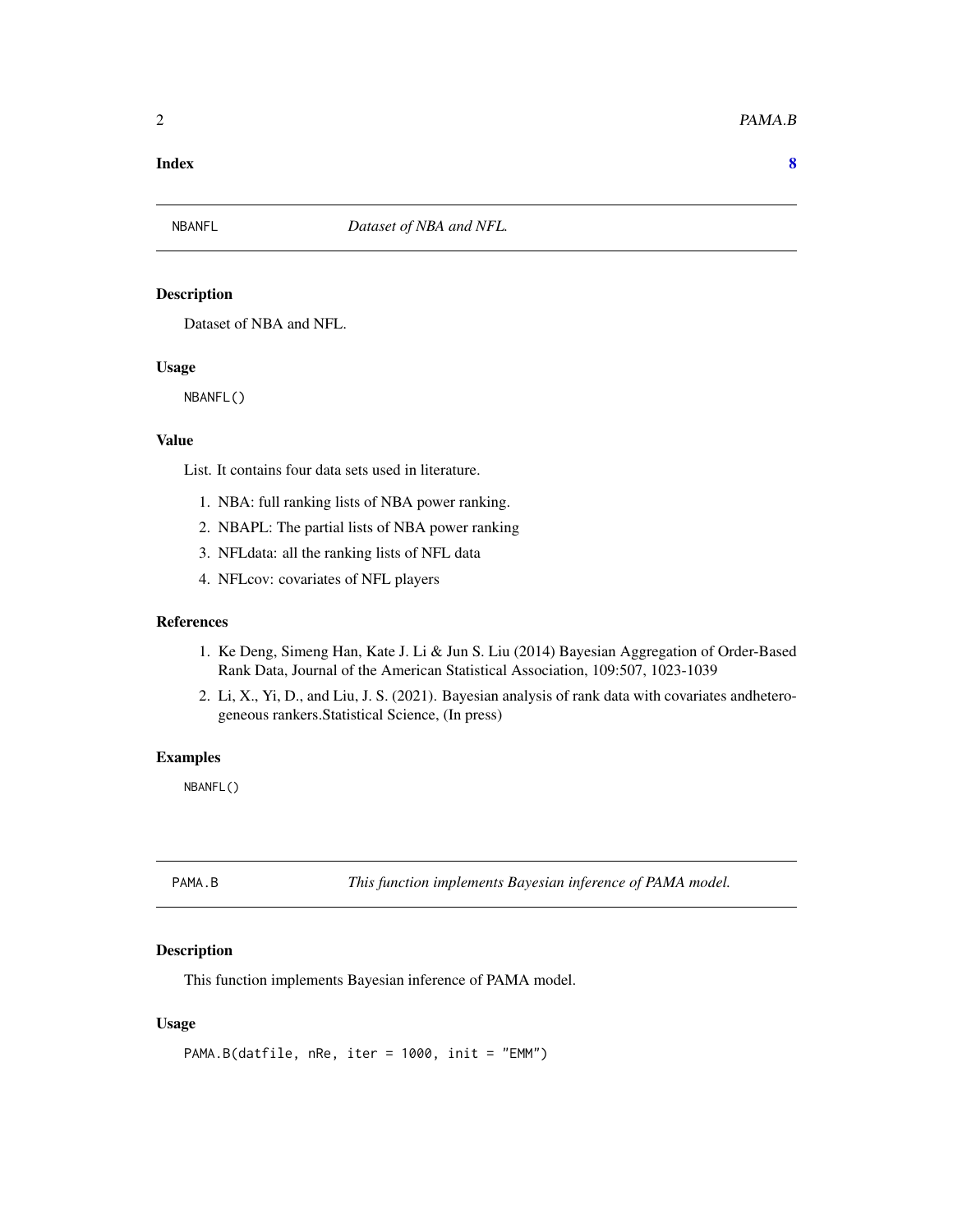#### <span id="page-2-0"></span>PAMA.Cov 3

#### Arguments

| datfile | A matrix or data frame. This is the data where our algorithm will work on. Each<br>colomn denotes a ranker's ranking. The data should be in entity-based format.                                   |
|---------|----------------------------------------------------------------------------------------------------------------------------------------------------------------------------------------------------|
| nRe     | A number. Number of relevant entities                                                                                                                                                              |
| iter    | A number. Numner of iterations of MCMC                                                                                                                                                             |
| init    | A string. This indicates which method is used to initiate the starting point of the<br>aggregated ranking list. "mean" uses the sample mean. "EMM" uses the method<br>from R package 'ExtMallows'. |

#### Value

List. It contains Bayesian posterior samples of all the parameters and log-likelihood.

- 1. I.mat: posterior samples of I
- 2. phi.mat: posterior samples of phi
- 3. smlgamma.mat: posterior samples of gamma
- 4. l.mat: posterior samples of log-likelihood

#### Author(s)

Wanchuang Zhu, Yingkai Jiang, Jun S. Liu, Ke Deng

#### References

Wanchuang Zhu, Yingkai Jiang, Jun S. Liu, Ke Deng (2021) Partition-Mallows Model and Its Inference for Rank Aggregation. Journal of the American Statistical Association

#### Examples

```
dat=t(PerMallows::rmm(10,1:20,0.5))
PAMA.B(dat,10,iter=10)
PAMA.B(dat,10,iter=1000)
```

| PAMA, Cov | This function implements Bayesian inference of PAMA model with co- |
|-----------|--------------------------------------------------------------------|
|           | <i>variates.</i>                                                   |

#### Description

This function implements Bayesian inference of PAMA model with covariates.

#### Usage

```
PAMA.Cov(datfile, Covdatfile, nRe, iter = 1000, init = "EMM")
```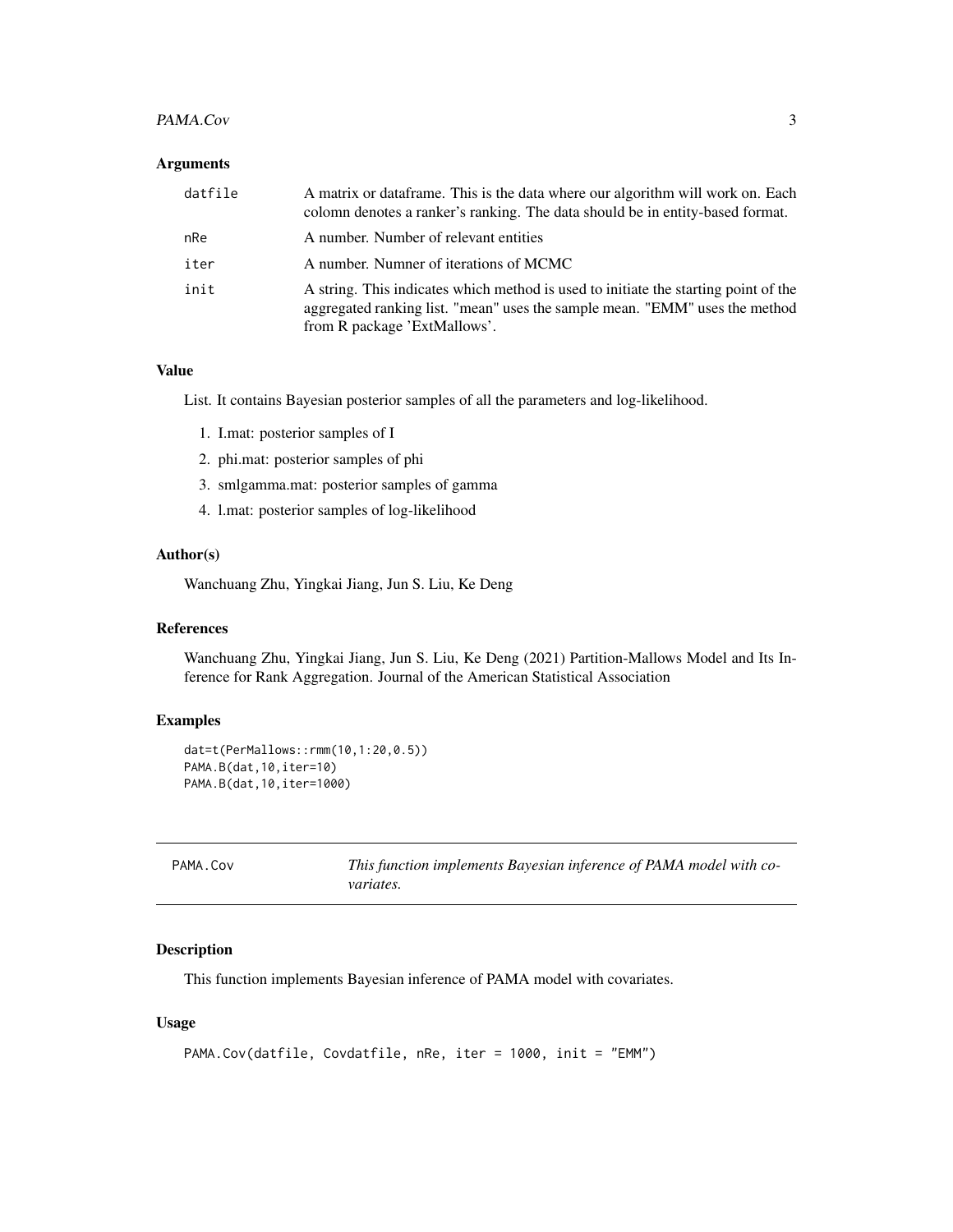#### Arguments

| datfile    | A matrix or data frame. This is the data where our algorithm will work on. Each<br>colomn denotes a ranker's ranking. The data should be in entity-based format.                                   |
|------------|----------------------------------------------------------------------------------------------------------------------------------------------------------------------------------------------------|
| Covdatfile | A matrix or dataframe. Each column denotes a covariate.                                                                                                                                            |
| nRe        | A number. Number of relevant entities                                                                                                                                                              |
| iter       | A number. Numner of iterations of MCMC. Defaulted as 1000.                                                                                                                                         |
| init       | A string. This indicates which method is used to initiate the starting point of the<br>aggregated ranking list. "mean" uses the sample mean. "EMM" uses the method<br>from R package 'ExtMallows'. |

#### Details

The covariates are incoporated in the PAMA framework as indicators of group membership. That is, covariates are associated to group members via a logistic regression.

#### Value

List. It contains Bayesian posterior samples of all the parameters and log-likelihood.

- 1. I.mat: posterior samples of I
- 2. phi.mat: posterior samples of phi
- 3. smlgamma.mat: posterior samples of gamma
- 4. l.mat: posterior samples of log-likelihood.
- 5. theta.mat: posterior samples of coefficients of covariates.

#### Author(s)

Wanchuang Zhu, Yingkai Jiang, Jun S. Liu, Ke Deng

#### References

Wanchuang Zhu, Yingkai Jiang, Jun S. Liu, Ke Deng (2021) Partition-Mallows Model and Its Inference for Rank Aggregation. Journal of the American Statistical Association

#### Examples

```
a=NBANFL()
PAMA.Cov(t(a$NFLdata),a$NFLcov,nRe=10,iter=10)
## Not run: PAMA.Cov(t(a$NFLdata),a$NFLcov,nRe=10,iter=1000)
```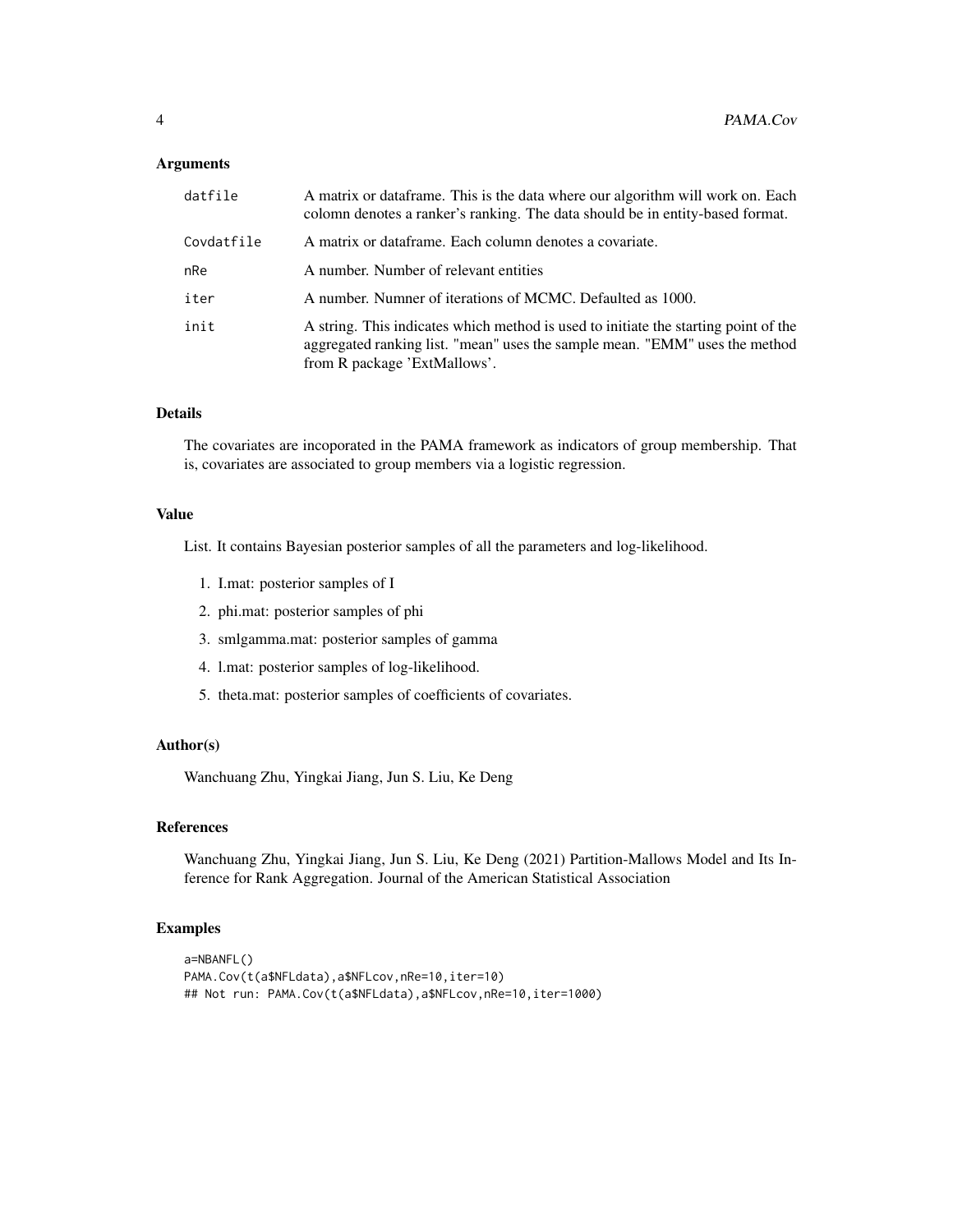<span id="page-4-0"></span>

#### Description

This function implements Maximum Likelihood estimation of PAMA model.

#### Usage

PAMA.F(datfile, nRe, threshold, iter = 1000, init = "EMM")

#### Arguments

| datfile   | A matrix or data frame. This is the data where our algorithm will work on. Each<br>row denotes a ranker's ranking. The data should be in entity-based format.                                              |
|-----------|------------------------------------------------------------------------------------------------------------------------------------------------------------------------------------------------------------|
| nRe       | A number. Number of relevant entities.                                                                                                                                                                     |
| threshold | A number (positive). The stopping threshold in determining convergence of<br>MLE. If the two consecutive iterations of log-likelihood is smaller than the<br>threshold, then the convergence is satisfied. |
| iter      | A number. Numner of iterations of MCMC.                                                                                                                                                                    |
| init      | A string. This indicates which method is used to initiate the starting point of the<br>aggregated ranking list. "mean" uses the sample mean. "EMM" uses the method<br>from R package 'ExtMallows'.         |

### Value

List. It contains MLE of all the parameters and log-likelihood. We use an iterative procedure to find the MLEs, so there are several values for each parameter until convergence.

- 1. I.mat: samples of I
- 2. phi.mat: samples of phi
- 3. smlgamma.mat: samples of gamma
- 4. l.mat: samples of log-likelihood

#### Author(s)

Wanchuang Zhu, Yingkai Jiang, Jun S. Liu, Ke Deng

#### References

Wanchuang Zhu, Yingkai Jiang, Jun S. Liu, Ke Deng (2021) Partition-Mallows Model and Its Inference for Rank Aggregation. Journal of the American Statistical Association

#### Examples

```
a=NBANFL()
PAMA.F(a$NBA,nRe=10,threshold=0.1,iter=10)
```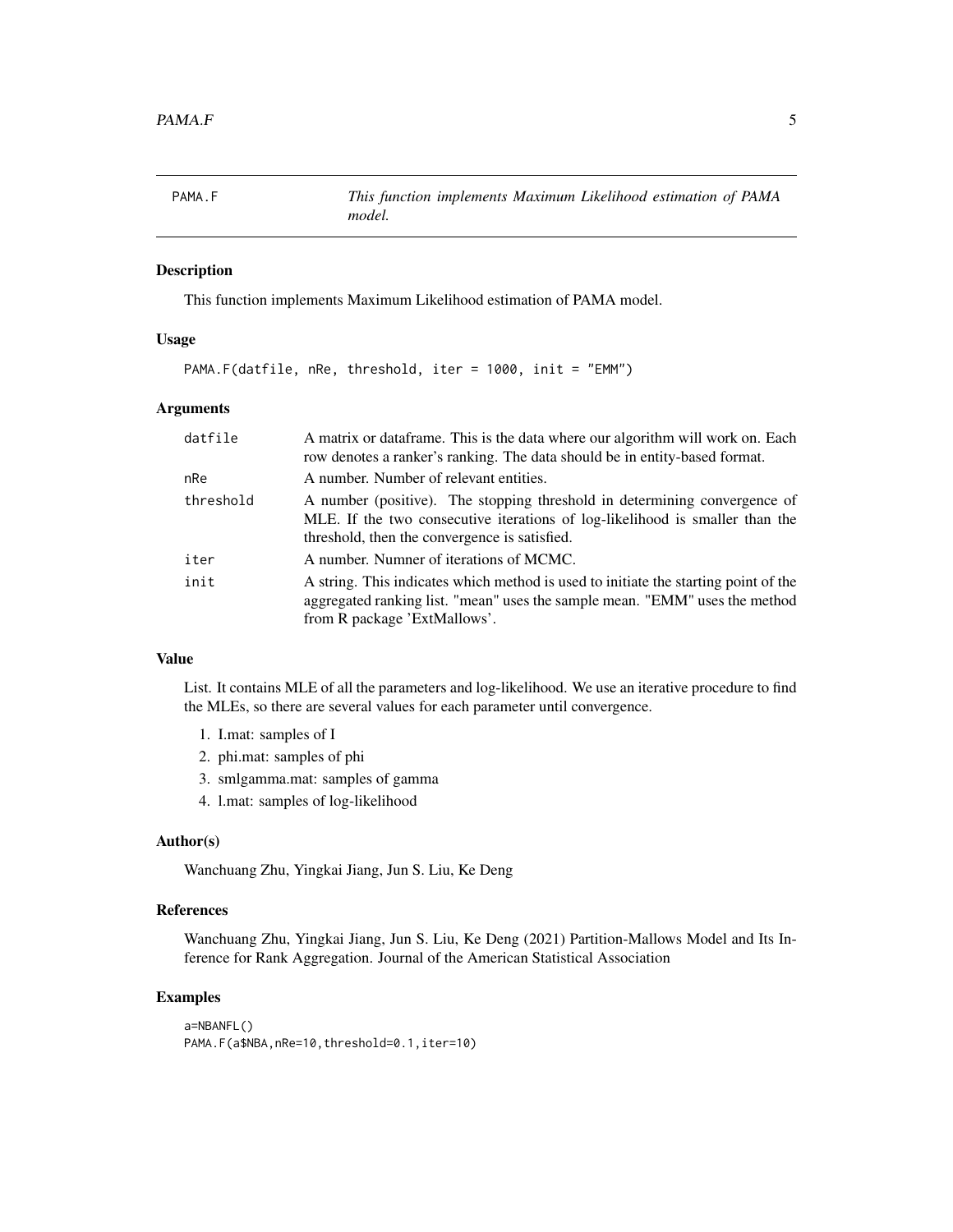<span id="page-5-0"></span>

#### Description

This function implements Bayesian inference of PAMA model with partial lists.

#### Usage

PAMA.PL(datfile, PLdatfile, nRe, iter = 1000, init = "EMM")

#### Arguments

| datfile   | A matrix or data frame. This is the data where our algorithm will work on. Each<br>colomn denotes a ranker's ranking. The data should be in entity-based format.                                   |
|-----------|----------------------------------------------------------------------------------------------------------------------------------------------------------------------------------------------------|
| PLdatfile | A matrix or data frame. It contains all the partial lists. Each colomn denotes a<br>partial list.                                                                                                  |
| nRe       | A number. Number of relevant entities.                                                                                                                                                             |
| iter      | A number. Numner of iterations of MCMC. Defaulted as 1000.                                                                                                                                         |
| init      | A string. This indicates which method is used to initiate the starting point of the<br>aggregated ranking list. "mean" uses the sample mean. "EMM" uses the method<br>from R package 'ExtMallows'. |

#### Details

The partial lists are handle by Data Augmentation strategy.

#### Value

List. It contains Bayesian posterior samples of all the parameters and log-likelihood.

- 1. I.mat: posterior samples of I
- 2. phi.mat: posterior samples of phi
- 3. smlgamma.mat: posterior samples of gamma
- 4. l.mat: posterior samples of log-likelihood.

#### Author(s)

Wanchuang Zhu, Yingkai Jiang, Jun S. Liu, Ke Deng

#### References

Wanchuang Zhu, Yingkai Jiang, Jun S. Liu, Ke Deng (2021) Partition-Mallows Model and Its Inference for Rank Aggregation. Journal of the American Statistical Association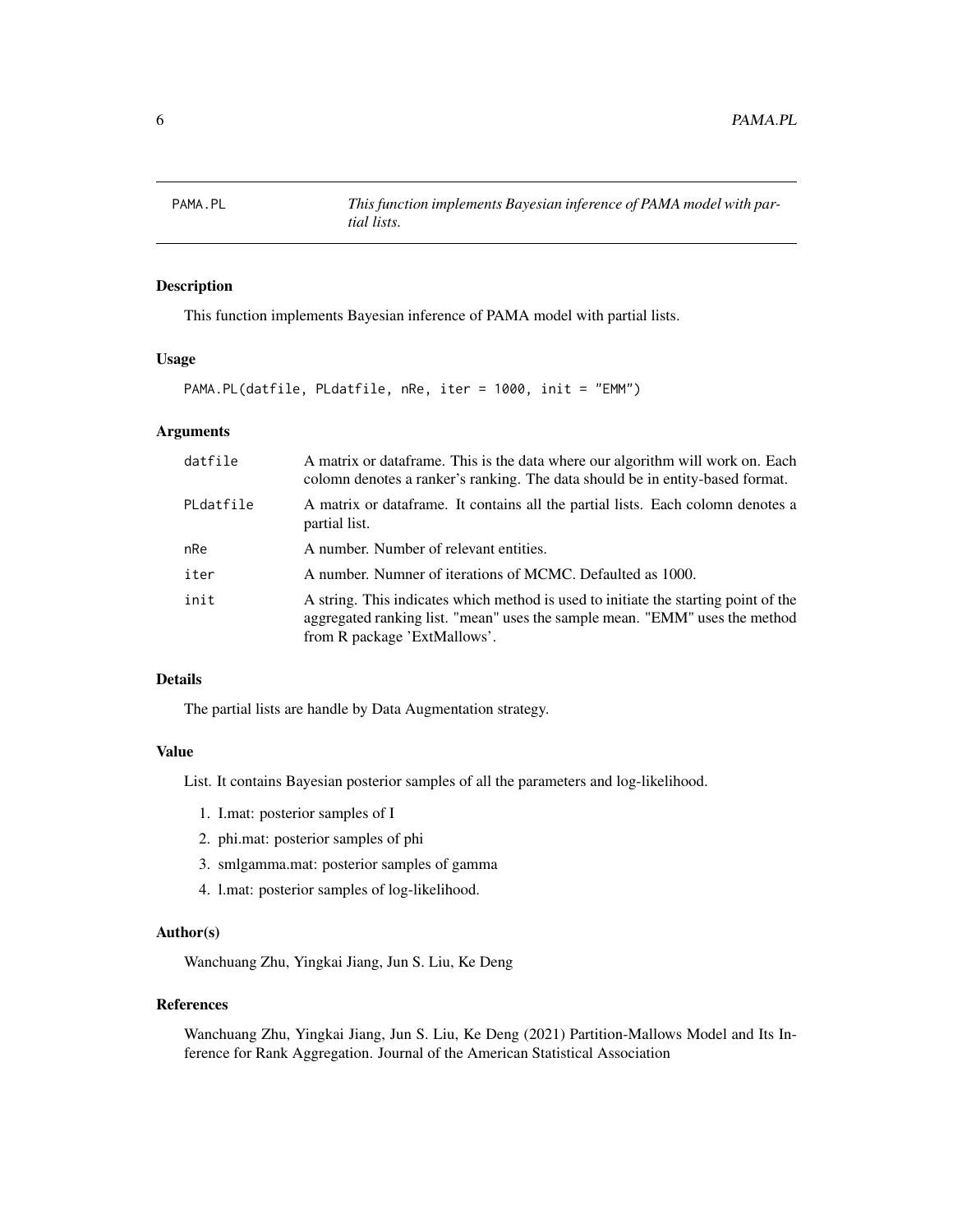#### <span id="page-6-0"></span>PAMAlike 7

#### Examples

```
a=NBANFL()
PAMA.PL(a$NBA,a$NBAPL,nRe=10,iter=1)
PAMA.PL(a$NBA,a$NBAPL,nRe=10,iter=100)
```

| PAMAlike |
|----------|
|----------|

this function returns the log-likelihood of an observed ranking list *given the parameters.*

#### Description

this function returns the log-likelihood of an observed ranking list given the parameters.

#### Usage

PAMAlike(bsrkr, I, phi, smlgamma)

## Arguments

| bsrkr        | It is a observed ranking list.                                                                                                                                                       |
|--------------|--------------------------------------------------------------------------------------------------------------------------------------------------------------------------------------|
| $\mathbf{I}$ | It is the true classification of entities. O denotes the corresponding entity is<br>a background entity. The positive integer denotes the relative rankings of a<br>relevant entity. |
| phi          | It is a positive number. It is the common disperse parameter in Mallows model<br>for all the rankers                                                                                 |
| smlgamma     | A positive number. It is the quality parameter of the ranker. It is used to distin-<br>guish relative and background entities                                                        |

#### Value

The lon-likelihood of barkr given I, phi and smlgamma

#### Examples

dat=t(PerMallows::rmm(10,1:20,0.5)) I=c(1:10,rep(0,10)) like=PAMAlike(bsrkr=dat[,1],I=I,phi=0.2,smlgamma=1)